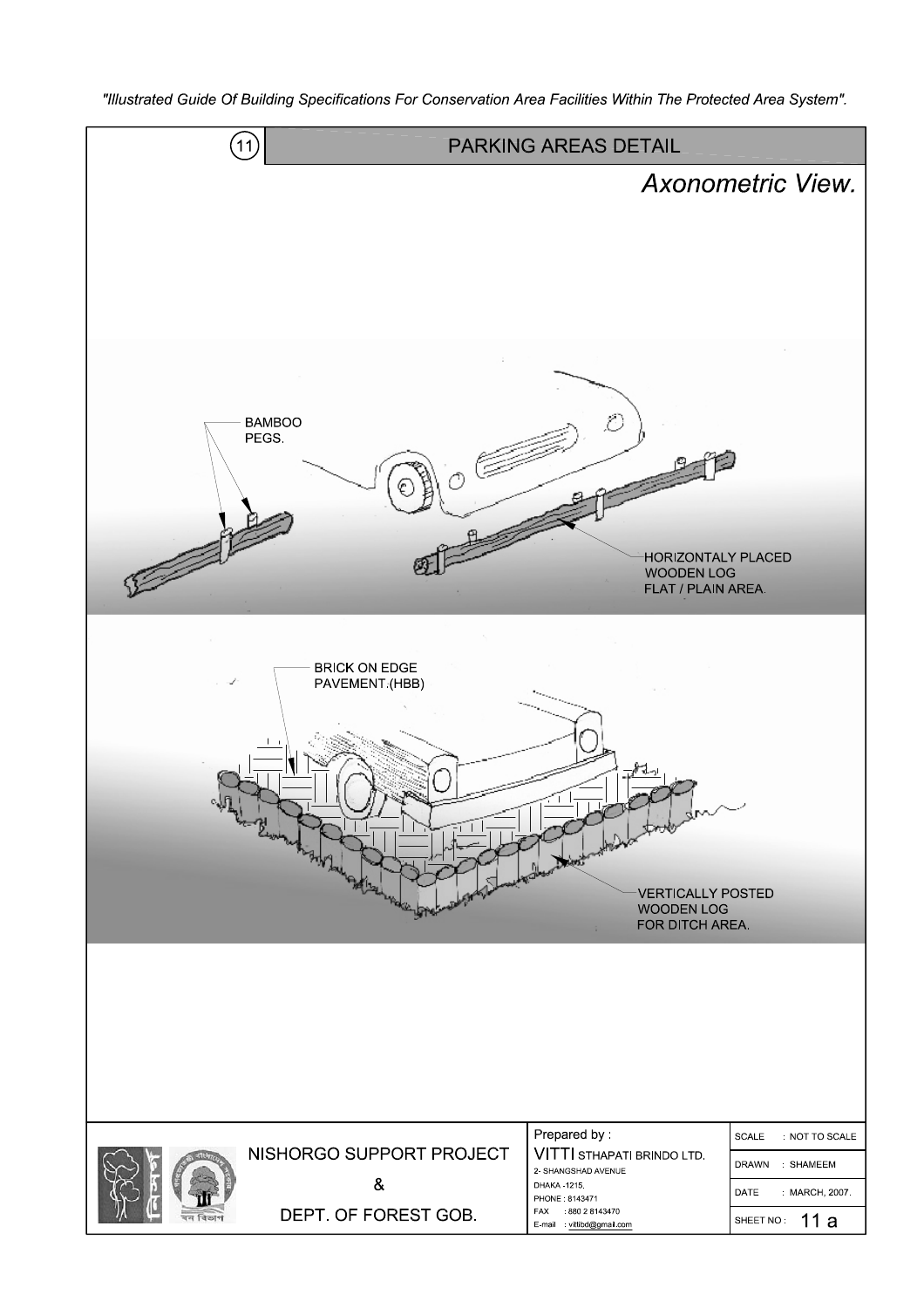

"Illustrated Guide Of Building Specifications For Conservation Area Facilities Within The Protected Area System".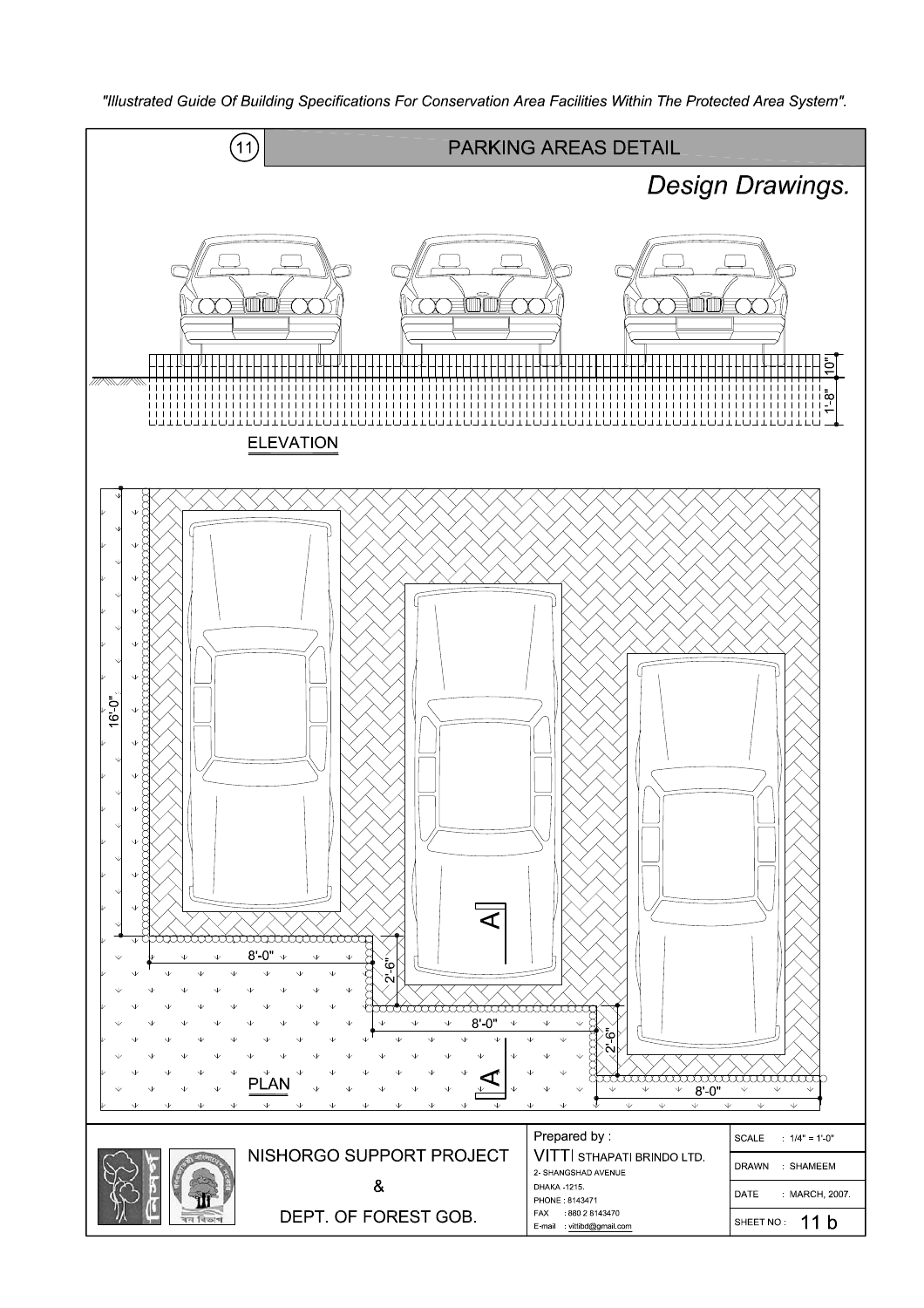"Illustrated Guide Of Building Specifications For Conservation Area Facilities Within The Protected Area System".